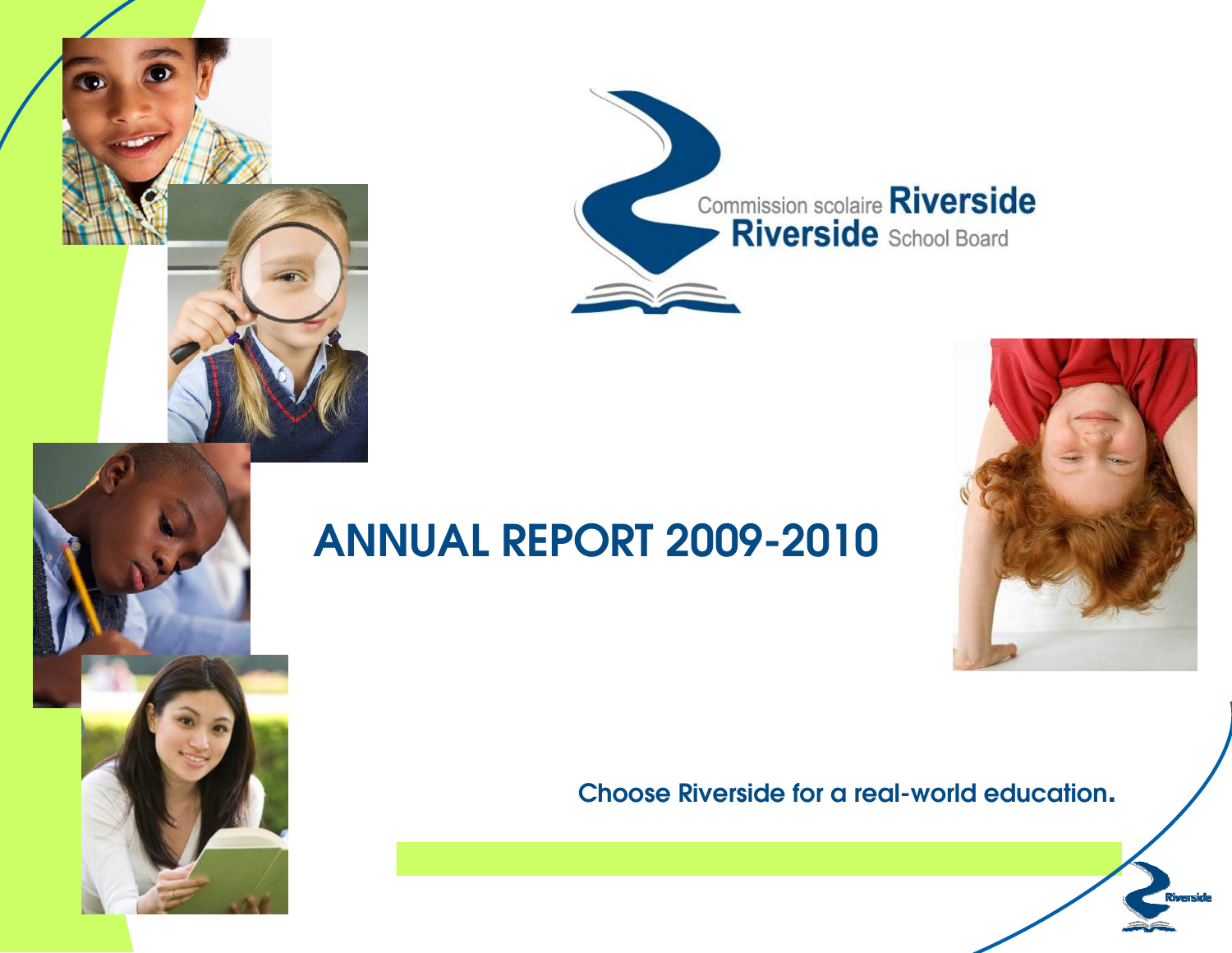

| Report from the Chairman and the Director General manufacture manufacture manufacture 3 - 6 |
|---------------------------------------------------------------------------------------------|
|                                                                                             |
|                                                                                             |
|                                                                                             |
| Report on the 2008-2011 Strategic Plan                                                      |
|                                                                                             |

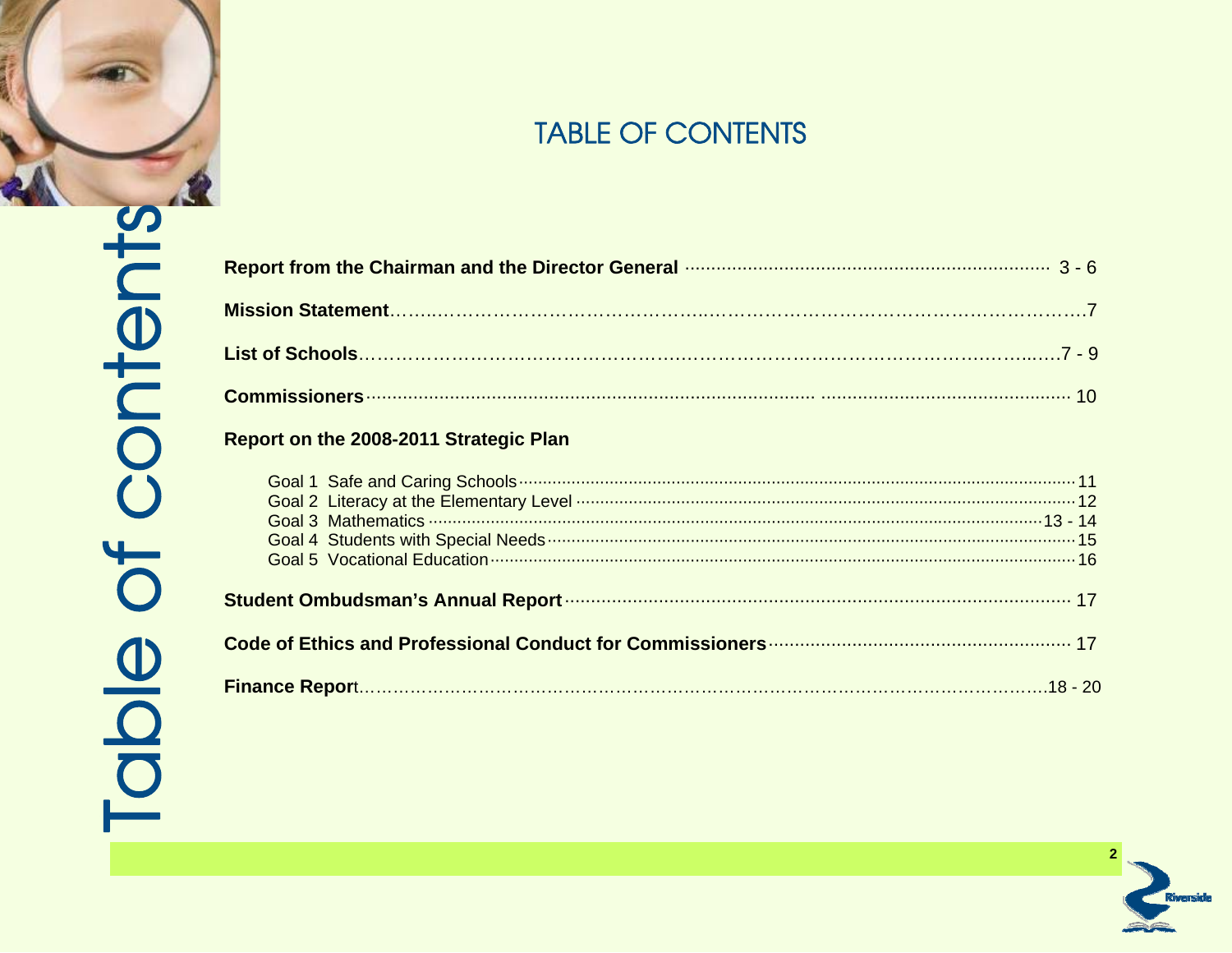

# REPORT FROM THE CHAIRMAN AND THE DIRECTOR GENERAL

# **New Director General / Other Key Personnel Changes**

In January 2010, Mr. Stephen Lessard, former Assistant Director General, was appointed Director General following Mr. Kevin Lukian's retirement.

Committees in which the new Director General is active include the Advisory Board on English Education and Youth Transitioning to CEGEP. He also chaired two focus groups held in February 2010 with the Administrative Leadership candidates and the professionals from Educational Services. These groups provided valuable feedback for the Director General as well as the School Board.

Other key personnel changes included a new Director of Secondary Schools, a new Interim Director of Human Resources, a new Assistant Director of Human Resources and a new Assistant Director of Financial Resources. In fulfilling part of the Board's objectives, an Internal Auditor was also appointed in February 2010.

A major change of the 2009-2010 school year was the introduction of Bill 88 (an Act to amend the Education Act and other legislative provisions). This resulted in the establishment of a new Governance and Ethics Committee, an Audit Committee and a Human Resources Committee. It also required the Board to revise the existing Strategic Plan (more information on the changes to the Strategic Plan can be read further on in this publication).

An enhanced and more modern website was launched in January 2010.

The end of the 2009-2010 school year saw the closure of Royal Oak school. Students were re-zoned to Good Shepherd. A special Open House was organized in January 2010 to invite parents and students to Good Shepherd to showcase the school.

A partnership with the Montreal Impact was launched and four bursaries of \$250 each were awarded to students on April 25<sup>th</sup> at the Montreal Impact game.

Mrs. Myra Kestler, Principal at Harold Napper School, was named one of 2010's Outstanding Principals by The Learning Partnership. A great accomplishment!

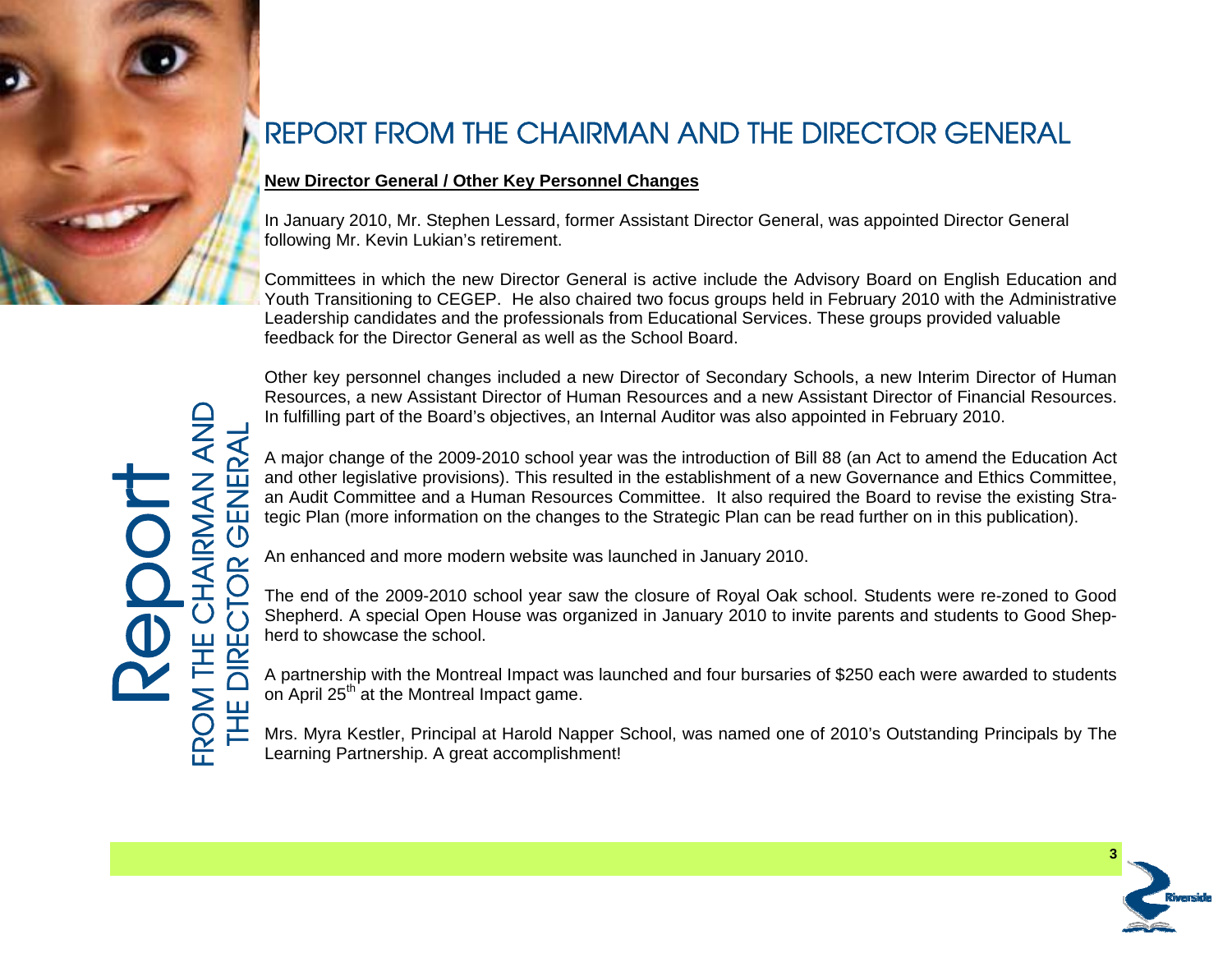

### **Student Ombudsman**

A Student Ombudsman was appointed in May 2010 as well as a part-time assistant. Reporting directly to the Council of Commissioners, the Student Ombudsman provides impartial and consultative aid to students and parents of the Riverside community. More information on the complaint process and the ombudsman's role can be found on the Board's website. www.rsb.qc.ca

### **New Programs**

A new arts concentration program was introduced at Heritage Regional High School. The Fine Arts Focus provides a vibrant arts core education that promotes academic success through artistic exploration. Students have the opportunity to participate in performances and exhibitions and to develop their artistic potential. Students in the program have a reduced academic day to allow for two hours of art instruction per day.

The Pharmacy Technical Assistance and Home Care Assistance program was introduced at ACCESS Adult Education Centre allowing students to acquire the certified training required to pursue a career as a Pharmacy Technical Assistant or Home Care Assistant.

### **Promotional Video**

A promotional video for Riverside School Board was produced featuring RSB students of all ages. The students could be seen and heard expressing what they would like to become when they grow up. This innovative video was an exciting learning experience for all and provided some great exposure for the Board. It can be seen at www.rsb.qc.ca

### **Spring Conference, May 2010**

Riverside School Board, in conjunction with Q.E.S.B.A. (Quebec English School Boards Association) and A.A.E.S.Q. (Association of Administrators of English Schools of Quebec), was the host board for the Annual Spring Conference that took place in Mont-Tremblant. This conference allowed school administrators and commissioners from across the province to meet and discuss hot topics facing educators today. In addition to the positive exchanges, attendees were treated to an array of exciting musical and dance performances by elementary and secondary students from Riverside.



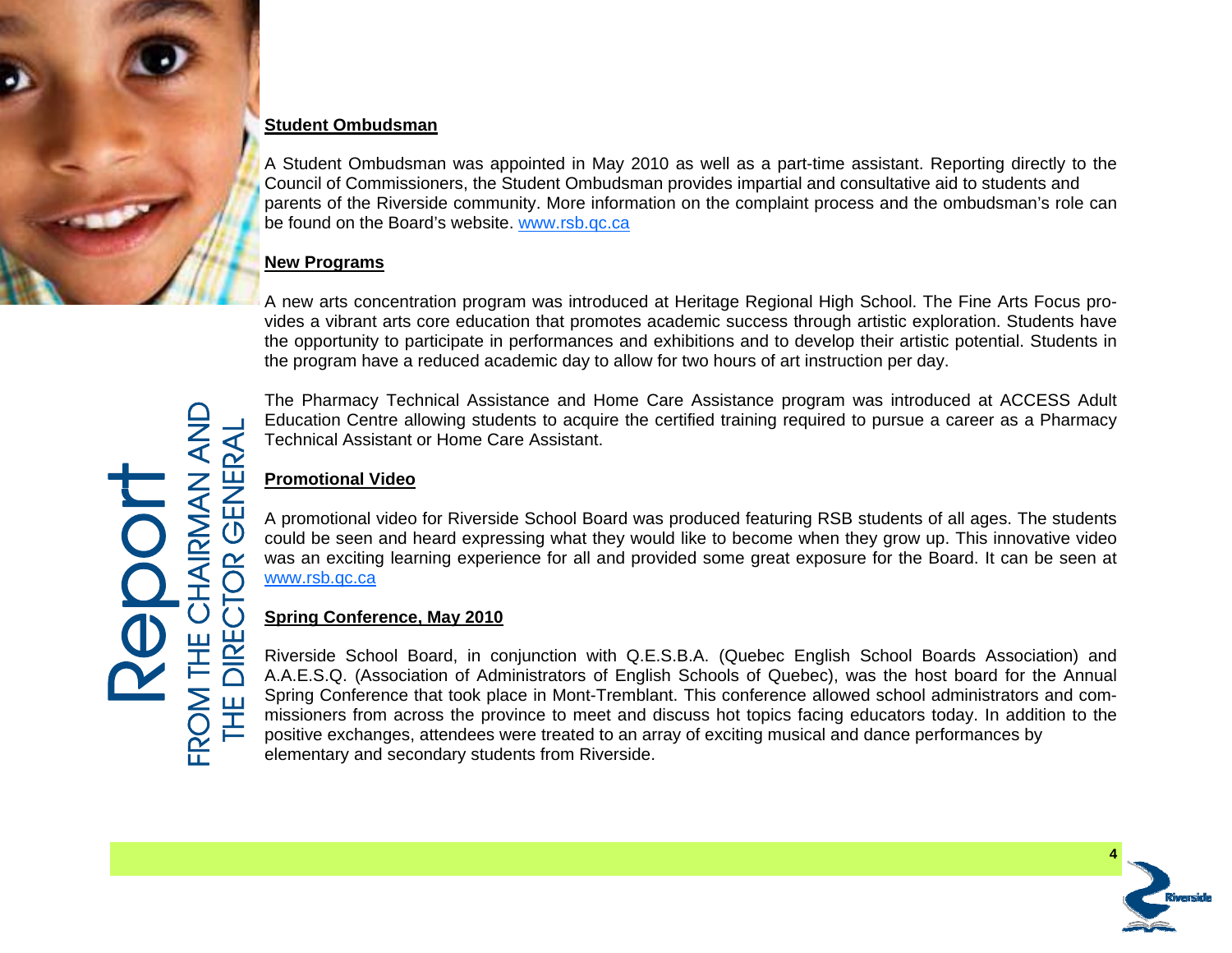

## **Policy and By-Law Development**

The following were adopted in 2009-2010 to reinforce our values and guide our actions in the future (click on the underlined links to see the policy):

**[H1N1 Pandemic Preparation and Response Plan](http://www.rsb.qc.ca/public/59e74f4a-c76f-4582-97d9-9136f5687bf1/gouvernance/politiques/adopted_rsb_pandemic_response_plan.pdf)** [Revised Policy on a Drug-Free and Violence-Free Atmosphere](http://www.rsb.qc.ca/public/59e74f4a-c76f-4582-97d9-9136f5687bf1/gouvernance/policies/drugs__violence.pdf) [Communication](http://www.rsb.qc.ca/public/59e74f4a-c76f-4582-97d9-9136f5687bf1/gouvernance/policies/communication_policy_final.pdf) [Policy](http://www.rsb.qc.ca/public/59e74f4a-c76f-4582-97d9-9136f5687bf1/gouvernance/policies/communication_policy_final.pdf) [Policy](http://www.rsb.qc.ca/public/59e74f4a-c76f-4582-97d9-9136f5687bf1/gouvernance/by-laws/policy_on_allocation_of_resources_2010.pdf) [on](http://www.rsb.qc.ca/public/59e74f4a-c76f-4582-97d9-9136f5687bf1/gouvernance/by-laws/policy_on_allocation_of_resources_2010.pdf) [the](http://www.rsb.qc.ca/public/59e74f4a-c76f-4582-97d9-9136f5687bf1/gouvernance/by-laws/policy_on_allocation_of_resources_2010.pdf) [Allocation](http://www.rsb.qc.ca/public/59e74f4a-c76f-4582-97d9-9136f5687bf1/gouvernance/by-laws/policy_on_allocation_of_resources_2010.pdf) [of](http://www.rsb.qc.ca/public/59e74f4a-c76f-4582-97d9-9136f5687bf1/gouvernance/by-laws/policy_on_allocation_of_resources_2010.pdf) [Resources](http://www.rsb.qc.ca/public/59e74f4a-c76f-4582-97d9-9136f5687bf1/gouvernance/by-laws/policy_on_allocation_of_resources_2010.pdf) [Policy on the Use of Technology](http://www.rsb.qc.ca/public/59e74f4a-c76f-4582-97d9-9136f5687bf1/gouvernance/policies/use_of_technology.pdf) [Policy Introducing Students to Democracy](http://www.rsb.qc.ca/public/59e74f4a-c76f-4582-97d9-9136f5687bf1/gouvernance/policies/intro_to_democracy.pdf) [By-Law](http://www.rsb.qc.ca/public/59e74f4a-c76f-4582-97d9-9136f5687bf1/gouvernance/policies/by-law_14_examination_of_complaints.pdf) [#](http://www.rsb.qc.ca/public/59e74f4a-c76f-4582-97d9-9136f5687bf1/gouvernance/policies/by-law_14_examination_of_complaints.pdf) [14:](http://www.rsb.qc.ca/public/59e74f4a-c76f-4582-97d9-9136f5687bf1/gouvernance/policies/by-law_14_examination_of_complaints.pdf) [Examination](http://www.rsb.qc.ca/public/59e74f4a-c76f-4582-97d9-9136f5687bf1/gouvernance/policies/by-law_14_examination_of_complaints.pdf) [of](http://www.rsb.qc.ca/public/59e74f4a-c76f-4582-97d9-9136f5687bf1/gouvernance/policies/by-law_14_examination_of_complaints.pdf) [Complaints](http://www.rsb.qc.ca/public/59e74f4a-c76f-4582-97d9-9136f5687bf1/gouvernance/policies/by-law_14_examination_of_complaints.pdf)

## **Major Capital Investments**

Capital building projects in the order of approximately \$4 Million were completed in 2009-2010 in 12 schools ([click](http://www.rsb.qc.ca/public/59e74f4a-c76f-4582-97d9-9136f5687bf1/gouvernance/by-laws/major_capital_investments_2009-2010.pdf) [here](http://www.rsb.qc.ca/public/59e74f4a-c76f-4582-97d9-9136f5687bf1/gouvernance/by-laws/major_capital_investments_2009-2010.pdf) for more details). Major projects consisted of masonry replacement and restoration, restoration of HVAC units and boiler replacement, washroom and water piping renovations, plaster restoration, partial roof replacement and repair, plaster restoration, window replacement and gym floor replacement. These improvements continue to enhance the quality of the learning and work environment of all students and staff in our schools.

These improvements continue to enhance the quality of the learning and working environment of all students and staff in our schools.

### **Completed Renovations at Chambly Academy**

The \$5.5 million renovation and construction project at Chambly Academy was completed for the start of the 2009 school year. The school now boasts a new gymnasium, library, special needs area as well as an improved cafeteria. An open house and ribbon cutting ceremony took place on November 5, 2009. The renovations have enhanced school pride and improved student engagement.

# **Anti-Bullying Campaign**

An important anti-bullying campaign took place at Riverside School Board featuring spokesperson and NHL player Maxim Lapierre. Posters were distributed to all schools; a radio public-service campaign took place; antibullying bookmarks were distributed to students; and all materials were made available on the Board's website. The Board continues to promote a violence-free atmosphere in all schools and centres.

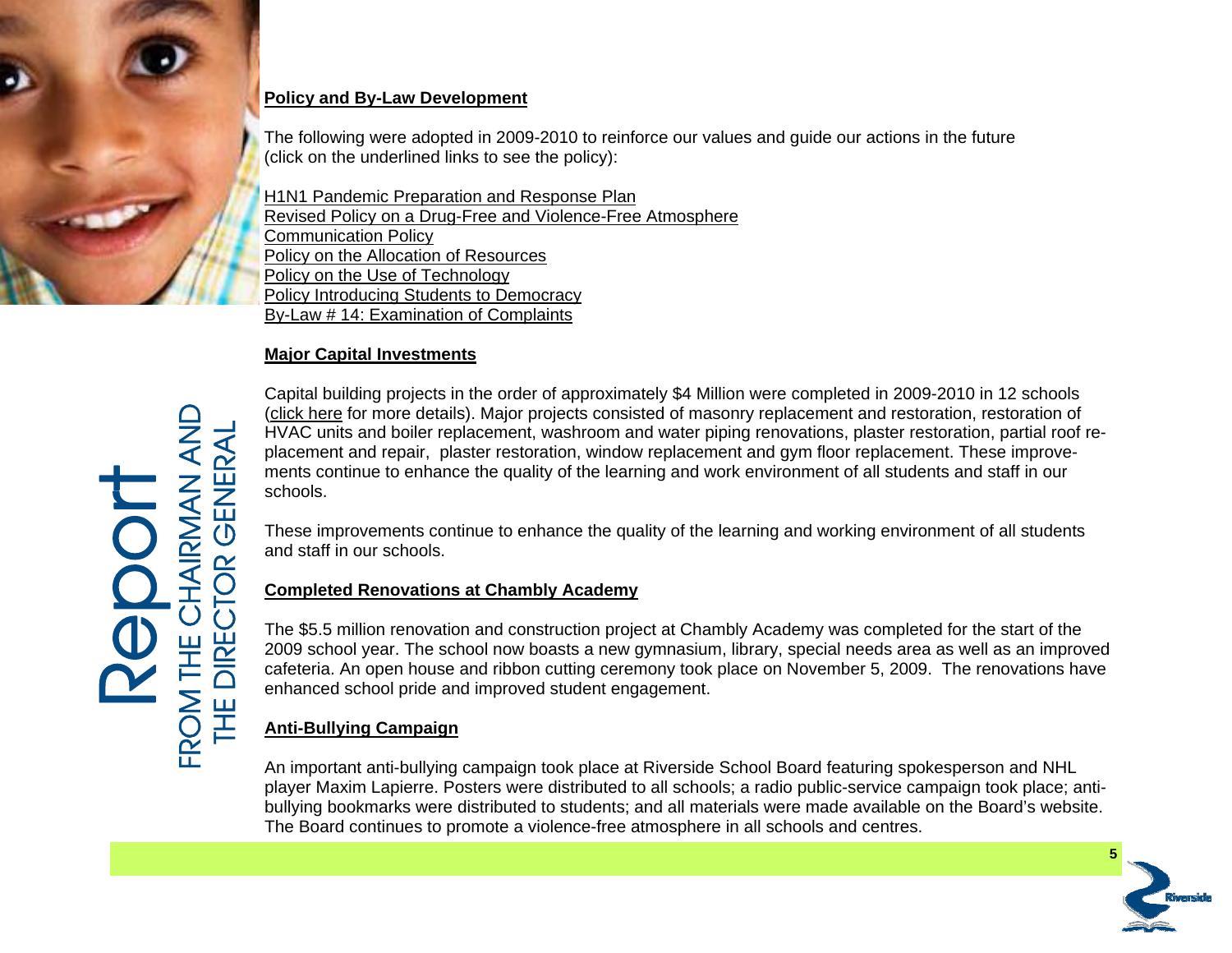

Report<br>FROM THE CHAIRMAN<br>AND THE DIRECTOR GENERAL FROM THE CHAIRMAN

AND THE DIRECTOR GENERAL

# **Succession Planning**

Succession planning remains a priority for Riverside School Board. Two innovative programs are in place: the Administrative Mentoring Program as well as the Administrative Leadership Program (ALP). Six candidates from the ALP graduated in May 2010.

Moura Belp

Moira Bell

Moira Bell **Moira Bell**<br>
Chairman **Chairman** Director General Chairman **Director General** 

Styden

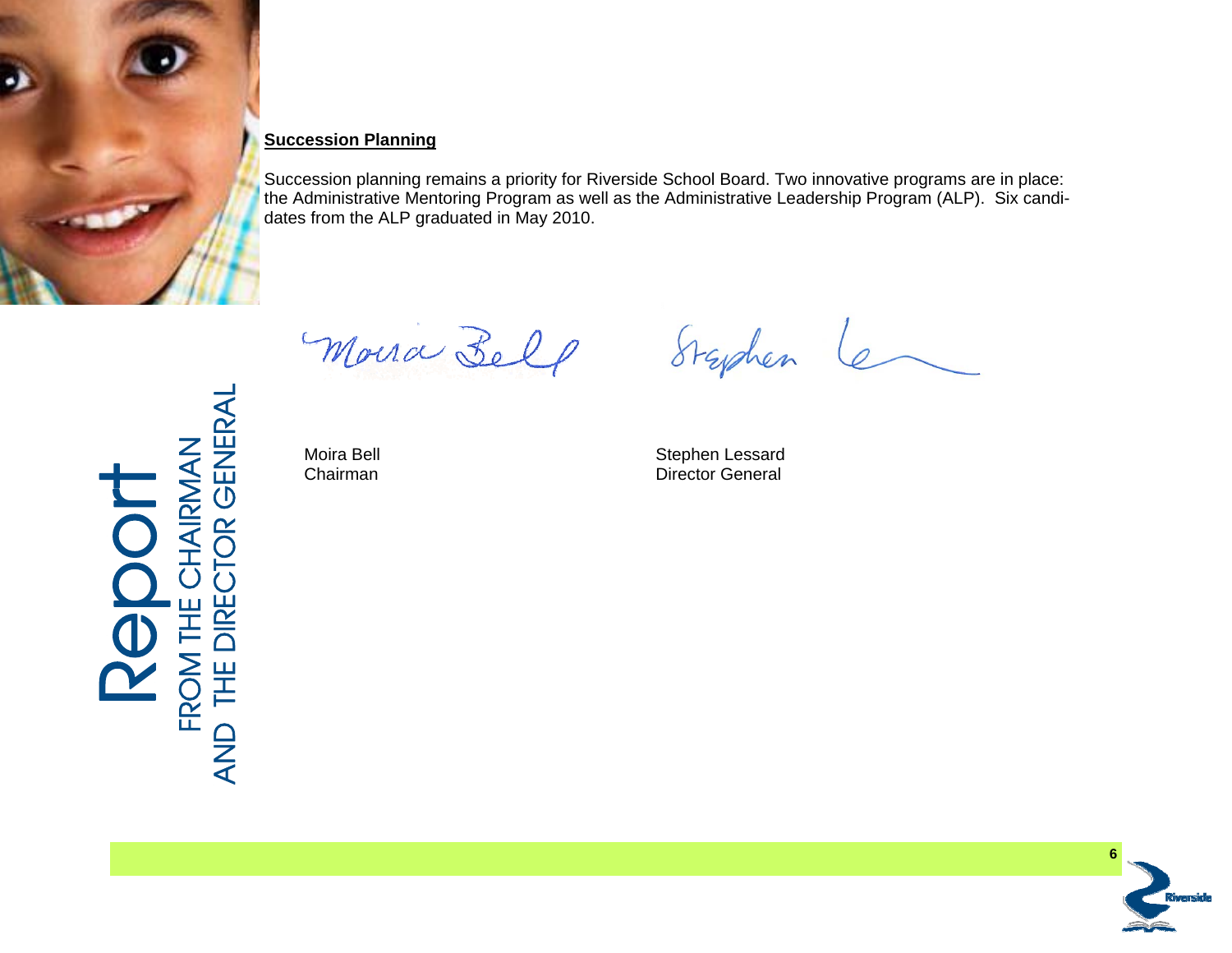

# MISSION STATEMENT

Riverside School Board is committed to providing a stimulating and caring environment, which enables all students to achieve personal success.

# LIST OF SCHOOLS

Riverside School Board is home to over 9,000 students in 19 elementary schools, 5 high schools and 1 adult and career centre, servicing 115 municipalities. Its territory spans more than 7,500 square kilometres and extends from Sorel in the north, Sainte-Catherine in the west, south to the United States border and several kilometres east of the Richelieu River. It is internationally recognized as the birthplace of French immersion, established over 40 years ago, and boasts one of the highest graduation rates of the 72 schools boards in Quebec, consistently placing in the top five.

# ELEMENTARY SCHOOLS

| <b>OLS</b> |                                                 | immersion, established over 40 years ago, and boasts one of the highest graduation rates of the 72<br>schools boards in Quebec, consistently placing in the top five. |                  | several kilometres east of the Richelieu River. It is internationally recognized as the birthplace of French |
|------------|-------------------------------------------------|-----------------------------------------------------------------------------------------------------------------------------------------------------------------------|------------------|--------------------------------------------------------------------------------------------------------------|
|            | <b>ELEMENTARY SCHOOLS</b>                       |                                                                                                                                                                       |                  |                                                                                                              |
|            | <b>SCHOOL</b>                                   | <b>ADDRESS</b>                                                                                                                                                        | <b>TELEPHONE</b> | <b>ENROLMENT 2009-2010</b>                                                                                   |
| OHOS       | <b>Boucherville</b>                             | 800 Père-Lejeune, Boucher- 450 550-2512<br>ville, Qc. J4B 3K1                                                                                                         |                  | 193                                                                                                          |
| Ш.         | <b>Cedar Street</b>                             | 250 Cedar, Beloeil, Qc. J3G 450 550-2513<br>3M1                                                                                                                       |                  | 154                                                                                                          |
|            | <b>Courtland Park</b>                           | 1075 Wolfe, St. Bruno,<br>Qc. J3V 3K6                                                                                                                                 | 450 550-2514     | 225                                                                                                          |
| <b>UST</b> | Good Shepherd                                   | 5770 Aline, Brossard, Qc. 450 676-8166<br><b>J4Z 1R3</b>                                                                                                              |                  | 238                                                                                                          |
| $\propto$  | <b>Greenfield Park Primary</b><br>International | 776 Campbell, Greenfield 450 672-0042<br>Park, Qc. J4V 1Y7                                                                                                            |                  | 280                                                                                                          |
|            | Harold Napper                                   | 6375 Baffin, Brossard,<br>Qc. J4Z 2H9                                                                                                                                 | 450 676-2651     | 550                                                                                                          |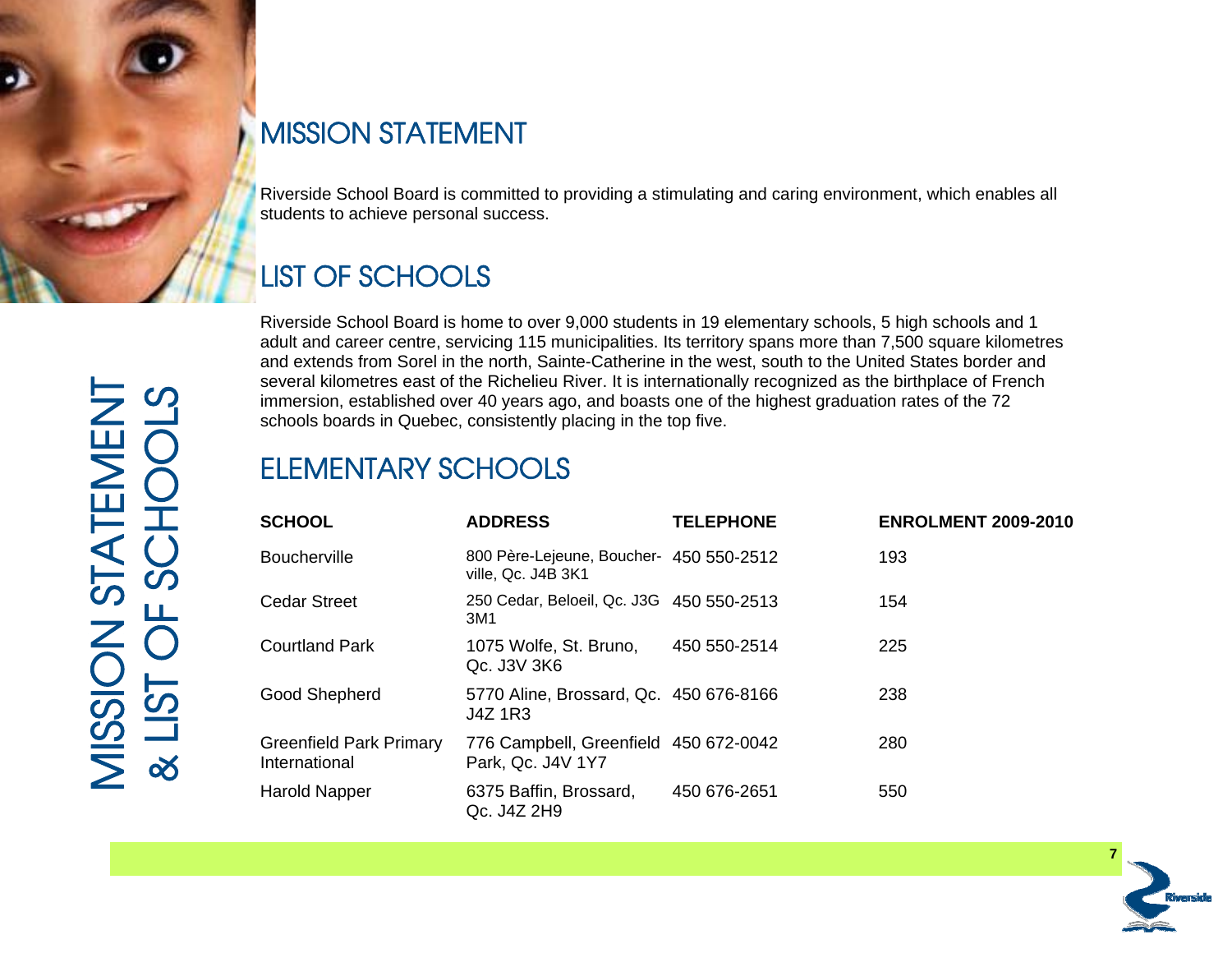

| <b>SCHOOL</b>          | <b>ADDRESS</b>                                               | <b>TELEPHONE</b> | <b>ENROLMENT 2009-2010</b>                   |
|------------------------|--------------------------------------------------------------|------------------|----------------------------------------------|
| <b>Harold Sheppard</b> | 6205 Boul. des Étudiants,<br>Tracy, Qc. J3R 4K7              | 1877 550-2521    | 84                                           |
| John Adam Memorial     | 120 Montée des Bouleaux, 450 550-2503<br>Delson, Qc. J0L 1G0 |                  | 308                                          |
| Mountainview           | 444 Mountainview, Otter-<br>burn Park, Qc. J3H 2K2           | 450 550-2517     | 216                                          |
| Mount Bruno            | 20 des Peupliers, St.<br>Bruno, Qc. J3V 2L8                  | 450 653-2429     | 264                                          |
| <b>REACH</b>           | 471 Green, St. Lambert,<br>Qc. J4P 1V2                       | 450 671-1649     | 64                                           |
| <b>Royal Charles</b>   | 5525 Maricourt, St.<br>Hubert, Qc. J3Y 1S5                   | 450 676-2011     | 166                                          |
| St. Johns              | 380 St. Michel, St. Jean-<br>sur-Richelieu, Qc. J3B 1T4      | 1877 550-2501    | 849 (combined elementary<br>and high school) |
| St. Jude               | 781 Miller, Greenfield<br>Park, Qc., J4V 1W8                 | 450 672-2090     | 349                                          |
| St. Lambert            | 81 Green, St. Lambert,<br>Qc. J4P 1S4                        | 450 671-7301     | 450                                          |
| St. Lawrence           | 148 Champlain, Candiac,<br>Qc. J5R 3T2                       | 450 550-2500     | 445                                          |
| St. Mary's             | 1863 Brébeuf, Longueuil,<br>Qc. J4J 3P3                      | 450 674-0851     | 326                                          |
| Terry Fox              | 1648 Rue Langevin, St-<br>Hubert, Qc. J4T 1X7                | 450 678-2142     | 128                                          |
| William Latter         | 1300 Barré, Chambly, Qc.<br>J3L 2V4                          | 450 550-2527     | 279                                          |

 **8** Riverside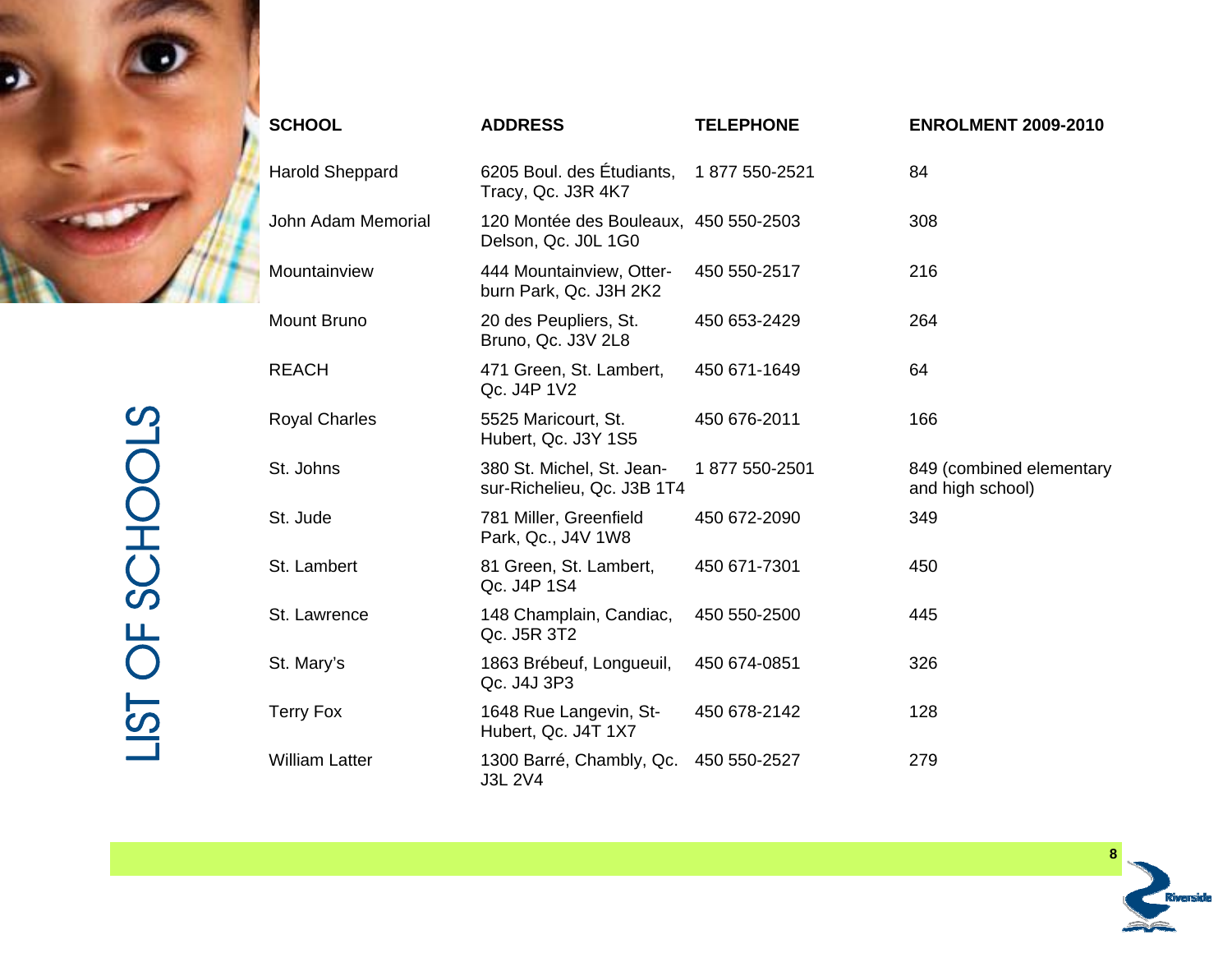

# HIGH SCHOOLS

|                | <b>SCHOOL</b>                                          | <b>ADDRESS</b>                                          | <b>TELEPHONE</b> | <b>ENROLMENT 2009-2010</b>                   |
|----------------|--------------------------------------------------------|---------------------------------------------------------|------------------|----------------------------------------------|
|                | Centennial                                             | 880 Hudson, Greenfield<br>Park, Qc. J4V 1H1             | 450 656-6100     | 1409                                         |
|                | Chambly Academy                                        | 675 Green, St. Lambert,<br>Qc. J4P 1V9                  | 450 671-5534     | 480                                          |
|                | Heritage                                               | 7445 Ch. Chambly, St-<br>Hubert, Qc. J3Y 3S3            | 450 678-1070     | 1795                                         |
|                | <b>REACH</b>                                           | 471 Green, St. Lambert,<br>Qc. J4P 1V2                  | 450 671-1649     | 64                                           |
| SCHOOLS        | St. Johns                                              | 380 St. Michel, St. Jean-<br>sur-Richelieu, Qc. J3B 1T4 | 1877 550-2501    | 849 (combined elementary<br>and high school) |
|                | The Alternate School                                   | 276 Queen, St. Lambert,<br>Qc. J4R 1H7                  | 450 466-3122     | 34                                           |
| Щ.             |                                                        | <b>ADULT AND VOCATIONAL EDUCATION CENTRES</b>           |                  |                                              |
| $\overline{C}$ | <b>SCHOOL</b>                                          | <b>ADDRESS</b>                                          | <b>TELEPHONE</b> |                                              |
| <b>USL</b>     | <b>ACCESS Adult Education</b>                          | 163 Cleghorn, St. Lambert, 450 676-1843<br>Qc. J4R 2J4  |                  |                                              |
|                | ACCESS Vocational Edu- 7900 Taschereau Boul.<br>ootion | Cuita C 100 Drococrd Oo                                 | 450 443-5314     |                                              |

# ADULT AND VOCATIONAL EDUCATION CENTRES

| <b>SCHOOL</b>                                          | <b>ADDRESS</b>                                                                | <b>TELEPHONE</b> |
|--------------------------------------------------------|-------------------------------------------------------------------------------|------------------|
|                                                        | ACCESS Adult Education 163 Cleghorn, St. Lambert, 450 676-1843<br>Qc. J4R 2J4 |                  |
| ACCESS Vocational Edu- 7900 Taschereau Boul.<br>cation | Suite C-100, Brossard, Qc.<br>$J4X$ 1 $C2$                                    | 450 443-5314     |

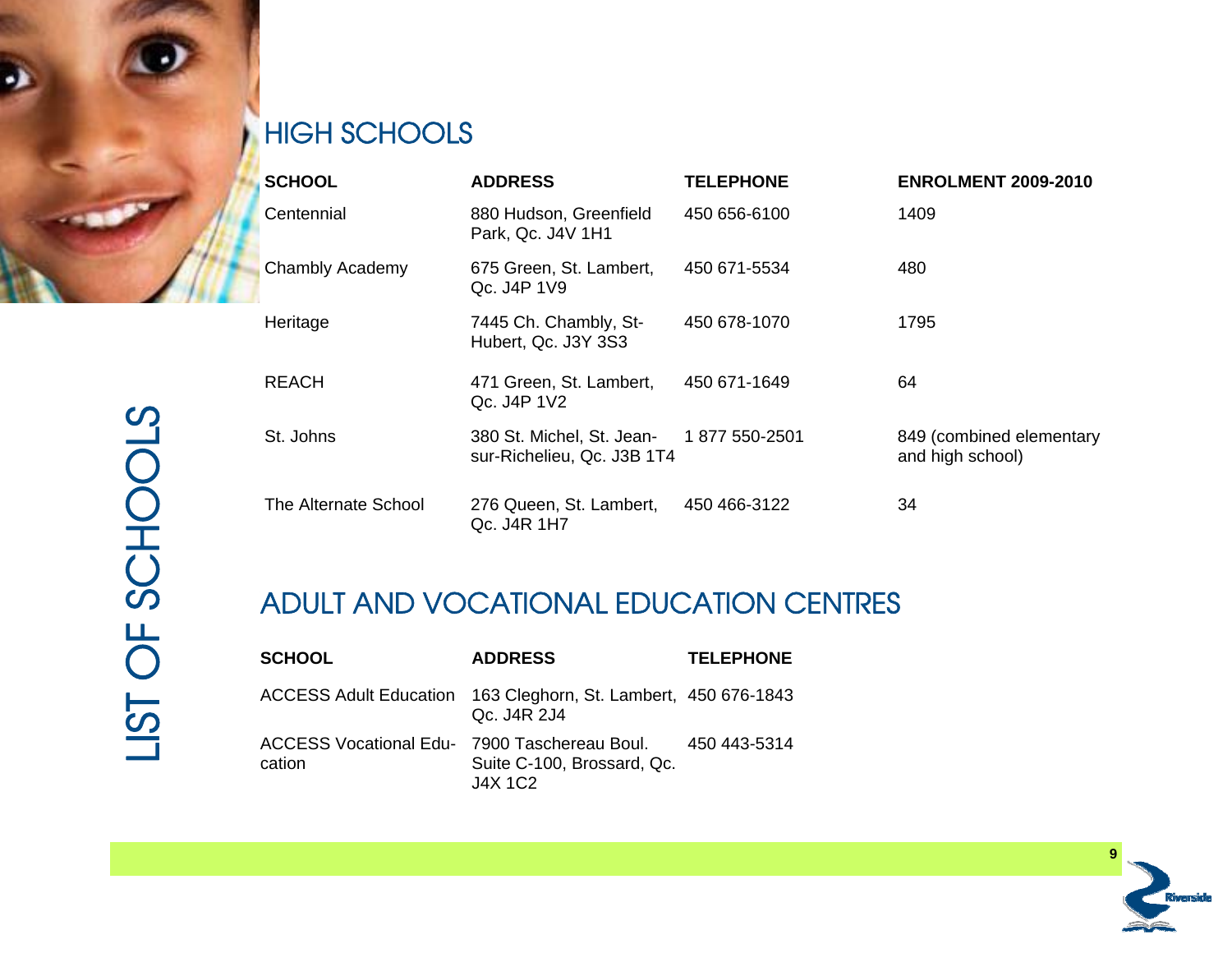# **Commissioners** ommissioners







- 1. **Moira Bell** Chairman Division 9
- 2. **Debbie Horrocks**  Vice-chairman Division 16
- 3. **Fernand Blais** Division 1
- 4. **Anna Capobianco- Skipworth**  Division 2
- 5. **Pamela Booth-Morrison** Division 3
- 6. **Michel L'Heureux** Division 4





- 7. **Michael Cloutier**  Division 5
- 8. **Nina Nichols** Division 6
- 9. **Henriette Dumont**Division 7
- 10. **Dawn Smith**Division 8
- 11. **Lesley Llewellyn- Cuffling** Division 10
- 12. **Susan Rasmussen** Division 11





- 13. **Dan Lamoureux** Division 12
- 14. **Gustavo Sastre** Division 13
- 15. **Margaret Gour**  Division 14
- 16. **Ken Cameron** Division 15
- 17. **Donna Gareau** Division 17
- 18. **Domenic Guerriero** Division 18
- 19. **Pierre D'Avignon**  Division 19







### **PARENT COMMISSIONERS**

- 20. **Pierre Chouinard** Elementary Parent Commissioner
- 21. **Donna Copeman** Secondary Parent Commissioner

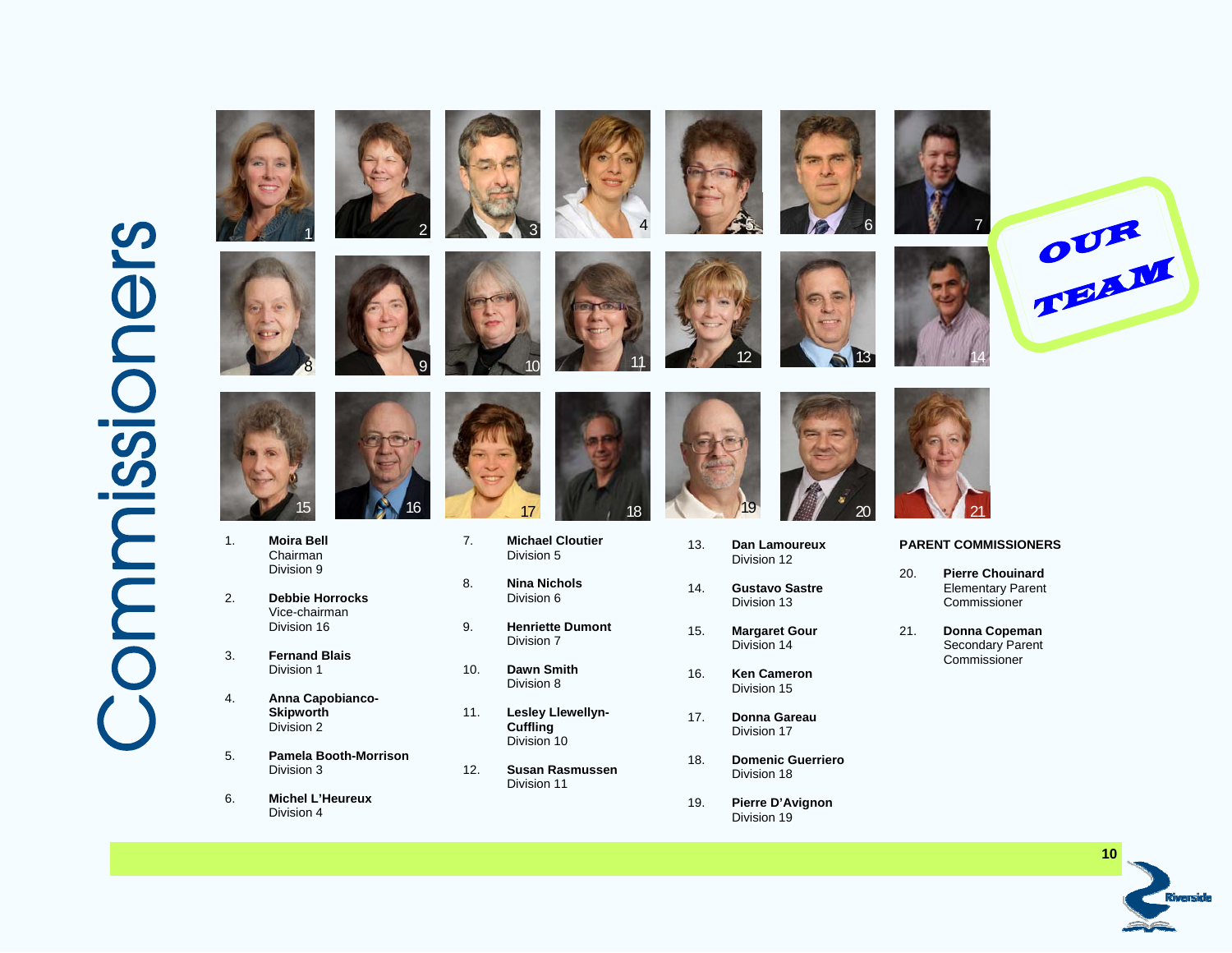

# REPORT ON THE 2008-2011 STRATEGIC PLAN GOAL 1— SAFE AND CARING SCHOOLS

The Safe & Caring Schools strand for 2009-2010 focused on helping school principals comply with the new Health & Safety Policy. Templates and a list of documents were prepared and transmitted to school principals.

This strand also focused on the preparation and implementation of a new Emergency Measures Program (EMP) for all schools. With the help of a consultant, the program was implemented in 15 schools.

Evaluation methods included a year-end report from schools. This will continue to be done on an annual basis until the anticipated completion of the program at the end of 2011.

To view a copy of the Emergency Measures Program, [click here](http://www.rsb.qc.ca/public/59e74f4a-c76f-4582-97d9-9136f5687bf1/gouvernance/policies/plan_for_emergency_measures.pdf).

SAFE AND CARING SCHOOLS SCHOOLS Goal 1 CARING AND **SAFE** 

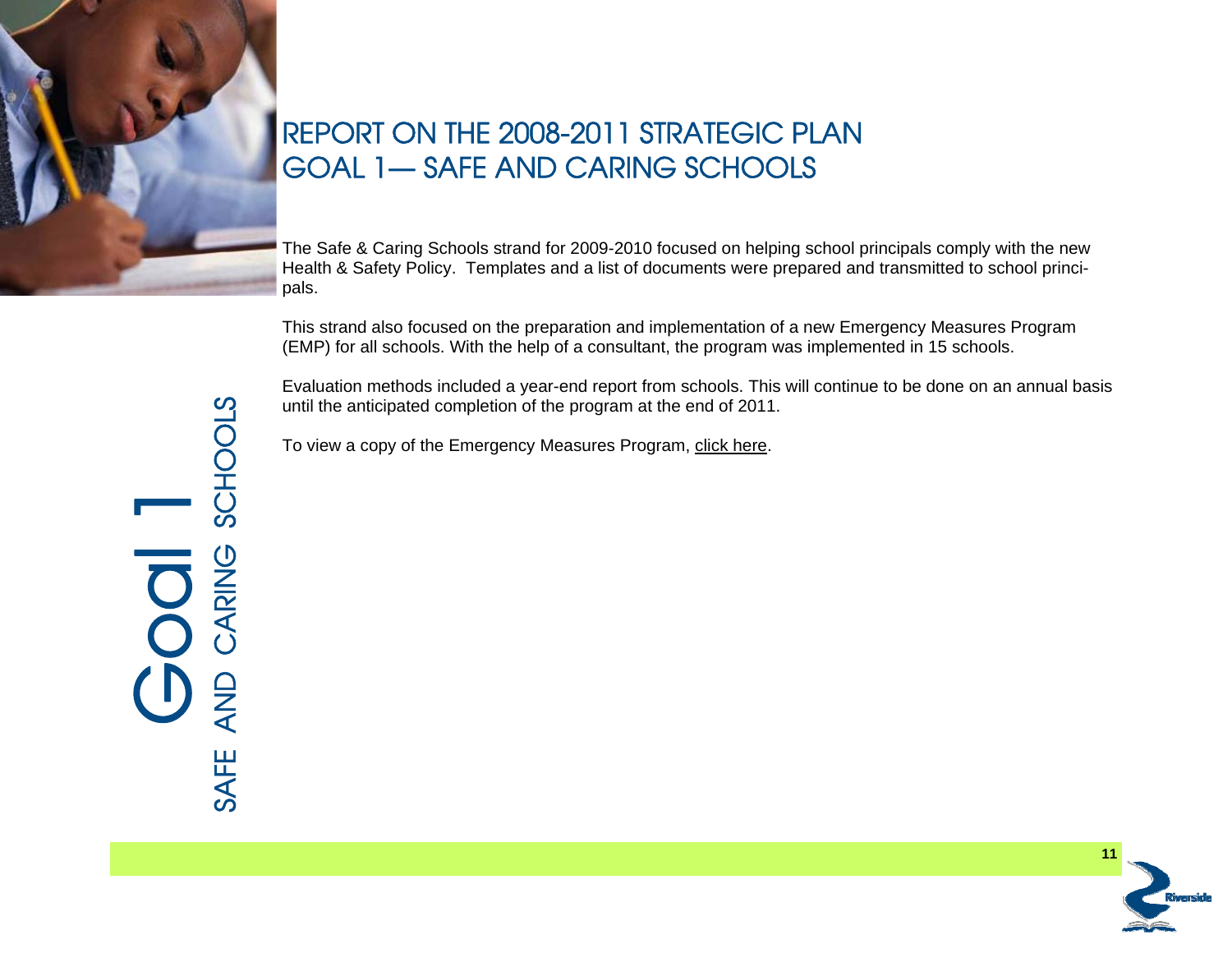

# REPORT ON THE 2008-2011 STRATEGIC PLAN GOAL 2 — LITERACY AT THE ELEMENTARY LEVEL

- **Goal 1.1 To increase the professional knowledge and confidence of teachers with regards to targeted strategies.**
- **Goal 1.2 To improve the literacy-related competencies of students through this focused teacher training.**

The main focus to improve the literacy-related competencies of students was addressed in the following manner during the 2009-2010 school year:

- Forty Cycle 2 English and French teachers attended seven workshops to explore the Six Traits of Writing. To track and measure the impact of teacher training on student writing competency, short narrative writing samples were collected at the beginning and at the end of the school year and were evaluated in July 2010.
- Six teachers from Cycles 1 and 2 served as a pilot group for a Literacy Toolbox session on Oral Language strategies and attended five training sessions. Teacher evaluations have been consistently positive.
- A Cycle 3 Reading Comprehension Toolbox session was additionally implemented during the year: thirty-one teachers from nineteen elementary schools attended six workshops on reading comprehension strategies.
- Twenty-seven resource teachers attended six sessions on the Six Traits of Writing.
- A revised Kindergarten screening process document was developed during the school year, including mathematics indicators as well as behavioral elements. The screening process was implemented in the early spring.

Several recommendations were made by Educational Services to use the data results from June 2010 to continue to offer the very successful Toolbox sessions to other cohorts of teachers as well as to implement new ones during the 2010-2011 school year, as needed.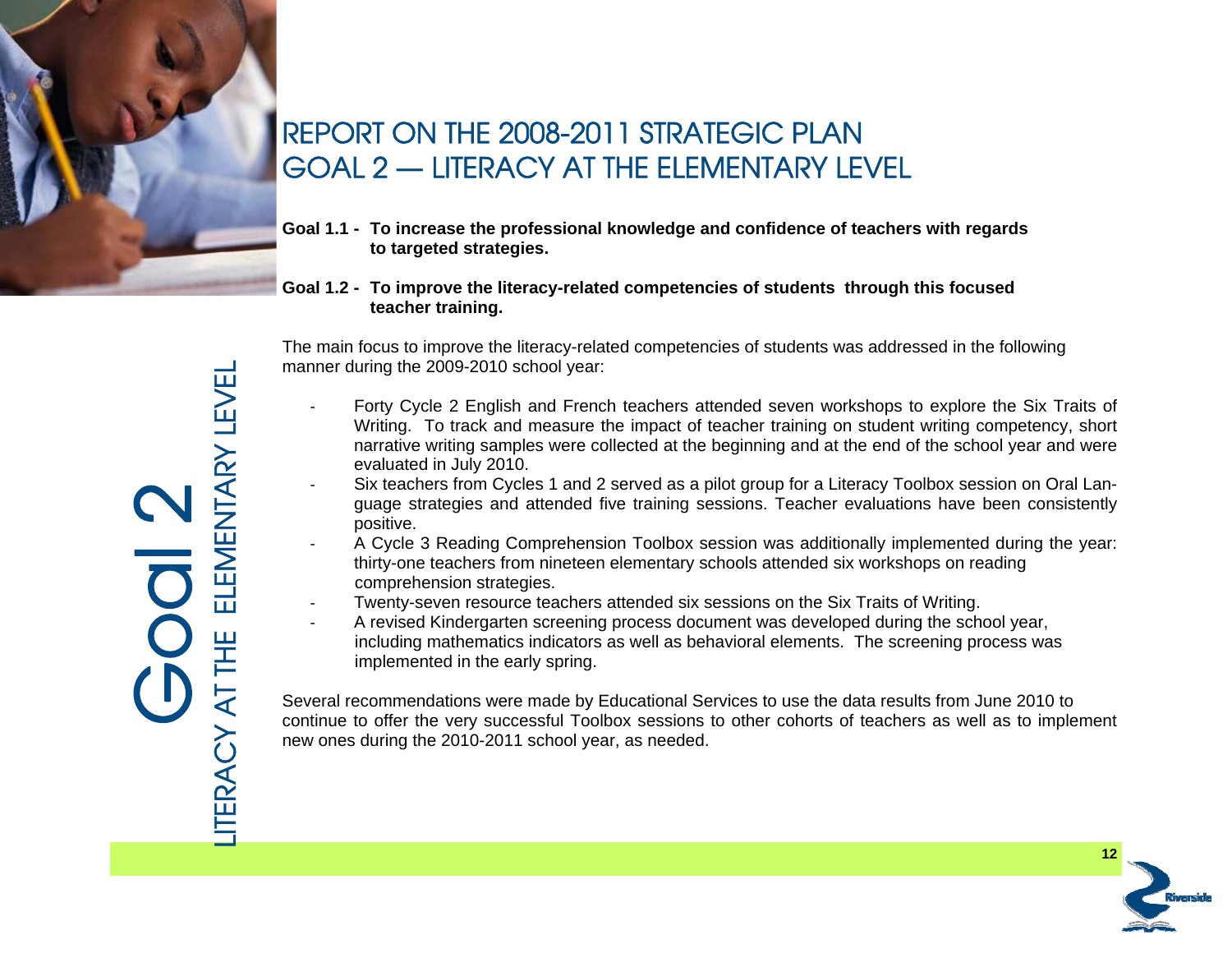

# REPORT ON THE 2008-2011 STRATEGIC PLAN GOAL 3 — MATHEMATICS

## **Mathematics at the Elementary Level**

### **Goal 1 - Improve the mathematics competencies of Elementary Cycle 3 students**

The Mathematics Consultant developed a Cycle 2 Mathematics Toolbox session for teachers to improve student success in Mathematics. The resources, lessons and activities that were developed were aimed at helping teachers find a way to represent abstract ideas in a tangible, concrete manner for students. A selection of these resources, lessons and activities were distributed at each of the Toolbox sessions.

Professional development was provided in the form of Toolbox sessions to Cycle 2 teachers from 19 schools (all Riverside School Board elementary schools with the exception of REACH). The participating teachers were provided with six opportunities during the year to work in collaborative teams; to engage in discourse about mathematics, teaching and learning; and to observe the modeling of relevant, effective teaching strategies using the manipulatives they were given to bring back to their classes.

### **Goal 2 - Improve the mathematics competencies of Elementary Cycle 2 students**

At the school level, structures for on-going learning and support were put into place. Cycle team meetings, lunch hour, morning or after-school sessions were organized to stimulate change. The Consultant helped schools address such issues as the complexity and length of the tasks and how to mark evaluation situations using identified evaluation criteria.

### Recommendations for 2010-2011:

A revisiting of Cycle 3 would be recommended given the high number of changes of personnel in Cycle 3. Continued on-going support to Cycle 2 teachers would be beneficial in helping improve the mathematics competencies of Elementary Cycle 3 students.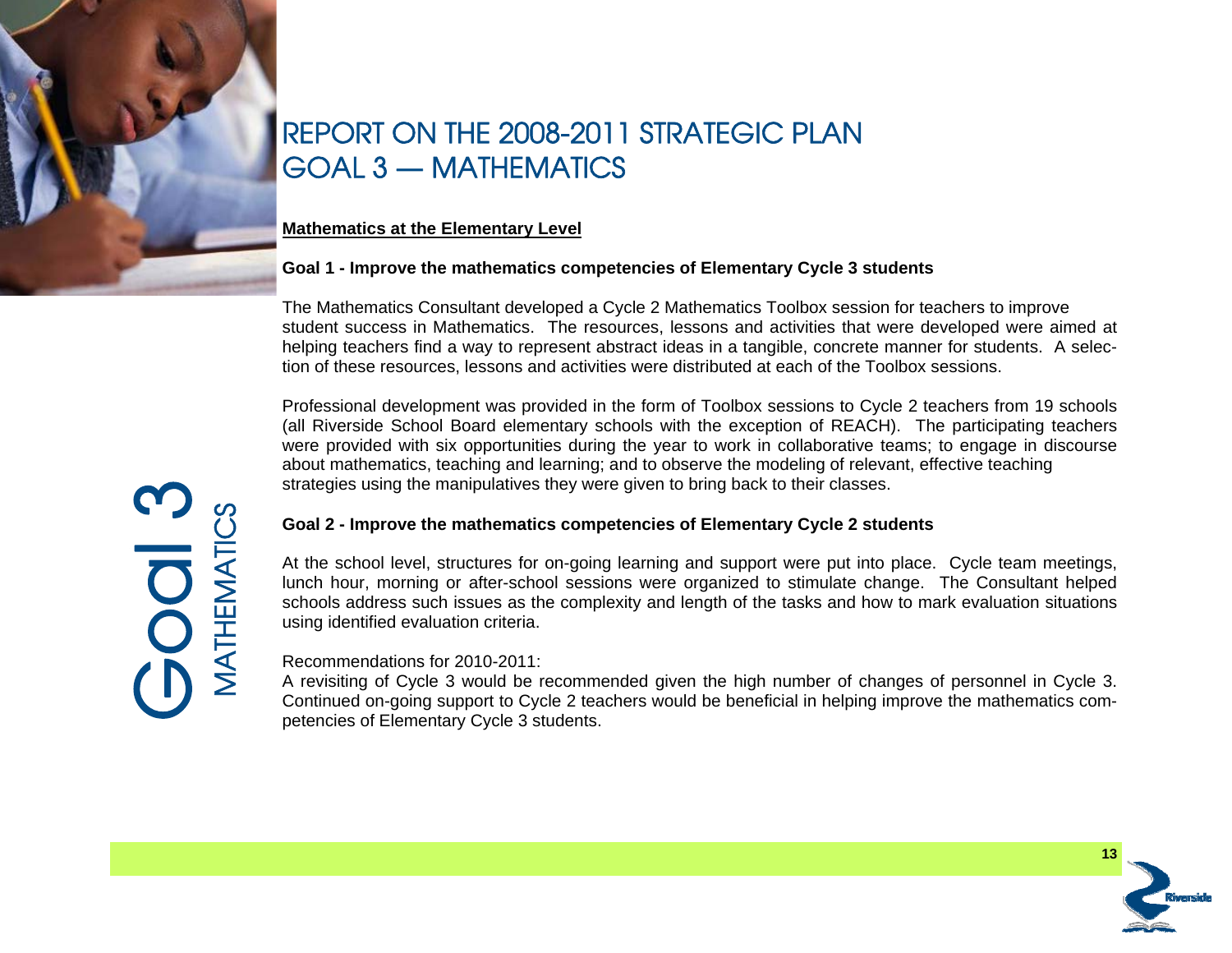

# REPORT ON THE 2008-2011 STRATEGIC PLAN GOAL 3 — MATHEMATICS

### **Mathematics at the Secondary Level**

# **Goal 1 - Improve the mathematical competencies of students in Secondary Cycle 1**

The Mathematics Toolbox focused on algebra and differentiation. Classroom and resource teachers attended a session that focused on Differentiation in the Mathematics Classroom and a toolbox session, given by an Education Specialist from the Ottawa-Carleton District School Board, on algebra manipulatives. All participants were given an algebra manipulatives kit to bring back to their classrooms and a toolbox binder that includes a section with reading strategies and graphic organizers.

As a follow-up to the 2008-2009 Toolbox sessions, the Mathematics consultant visited Cycle 1 classrooms to work with teachers and students. The goal of these visits was to initiate manipulative activities, the use of computer software such as *Geogebra* and to solve inductive reasoning problems with students. A total of sixteen classrooms in three high schools were visited. In addition, continuous support was provided by the consultant to the teachers.

### Recommendations for 2010-2011:

A needs assessment of the current situation in Riverside School Board's high schools was conducted at the end of 2009-2010 and as such, the focus of the 2010-2011 Toolbox sessions will be on technology, differentiation and probability. All participants will be given a probability toolbox kit (manipulatives) and a binder of resources. The sessions will be given in collaboration with the Technology Consultant and guest Education Specialists.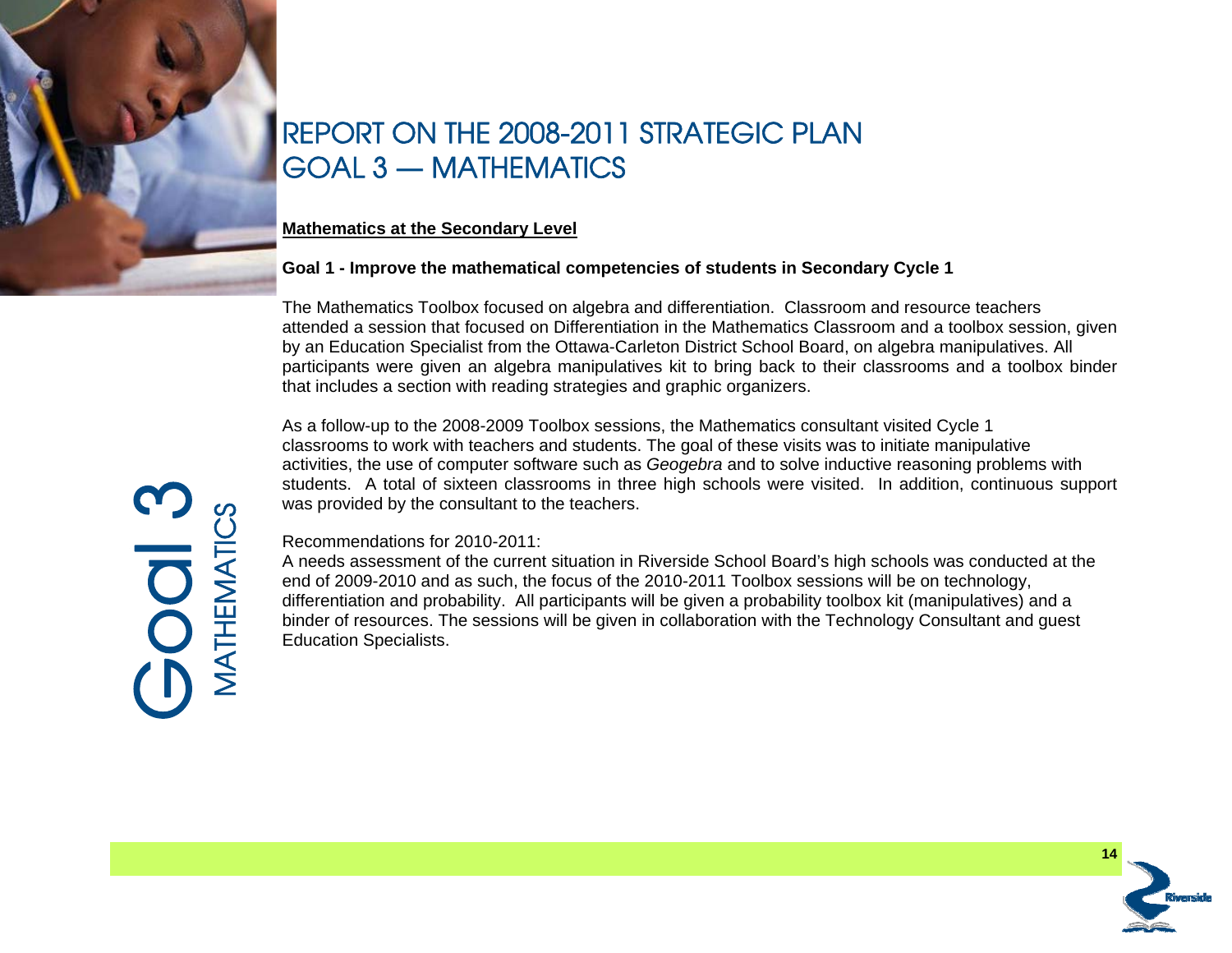

# REPORT ON THE 2008-2011 STRATEGIC PLAN GOAL 4 — STUDENTS WITH SPECIAL NEEDS

The focus of Goal 4 was on Professional Development for personnel working with students with special needs as well as on ensuring a clear understanding of Individualized Education Plans (IEPs). To view an IEP template, please [click here](http://www.rsb.qc.ca/public/59e74f4a-c76f-4582-97d9-9136f5687bf1/services_administratifs/iep_template.pdf).

### **Goal 1: To enable school teams to develop creative solutions to address effectively students with special needs.**

Resource teachers were provided with professional development activities to help create a strong and supportive network within the school/school board. Over 10 sessions were offered to resource teachers including topics such as Building a Resource Team; Tool Box – Traits of Writing; Differentiation in Math; and Language Difficulties.

Professional development was also provided for attendants, teachers, special education technicians and daycare educators. Some of the sessions included the following:

- A series of three workshops given by Lynn Senecal on ADHD: Children, Teens and Young Adults;
- Personal / Social and Organizational Strategies as well as Academic Strategies;
- Autism: Best Practices session given by The Center of Excellence for Behaviour Management;
- Multiple sessions designed for daycare on homework;
- Various sessions were held by our professionals in individual schools.

# **Goal 2: To ensure clear understanding regarding the purpose of the Individualized Educational Plan (IEP) among all partners, including parents.**

Training was offered on the use of the Complementary Guide that was created the previous year to support the implementation of the IEP. This guide provides details of the IEP process and outlines what should be included in the IEP.

Focus was on the actual implementation of the IEP in four pre-identified schools: St. Johns, St. Lambert, St. Mary's and St. Lawrence. Formal meetings were held with principals and resource teachers. Regular communication with all schools was maintained.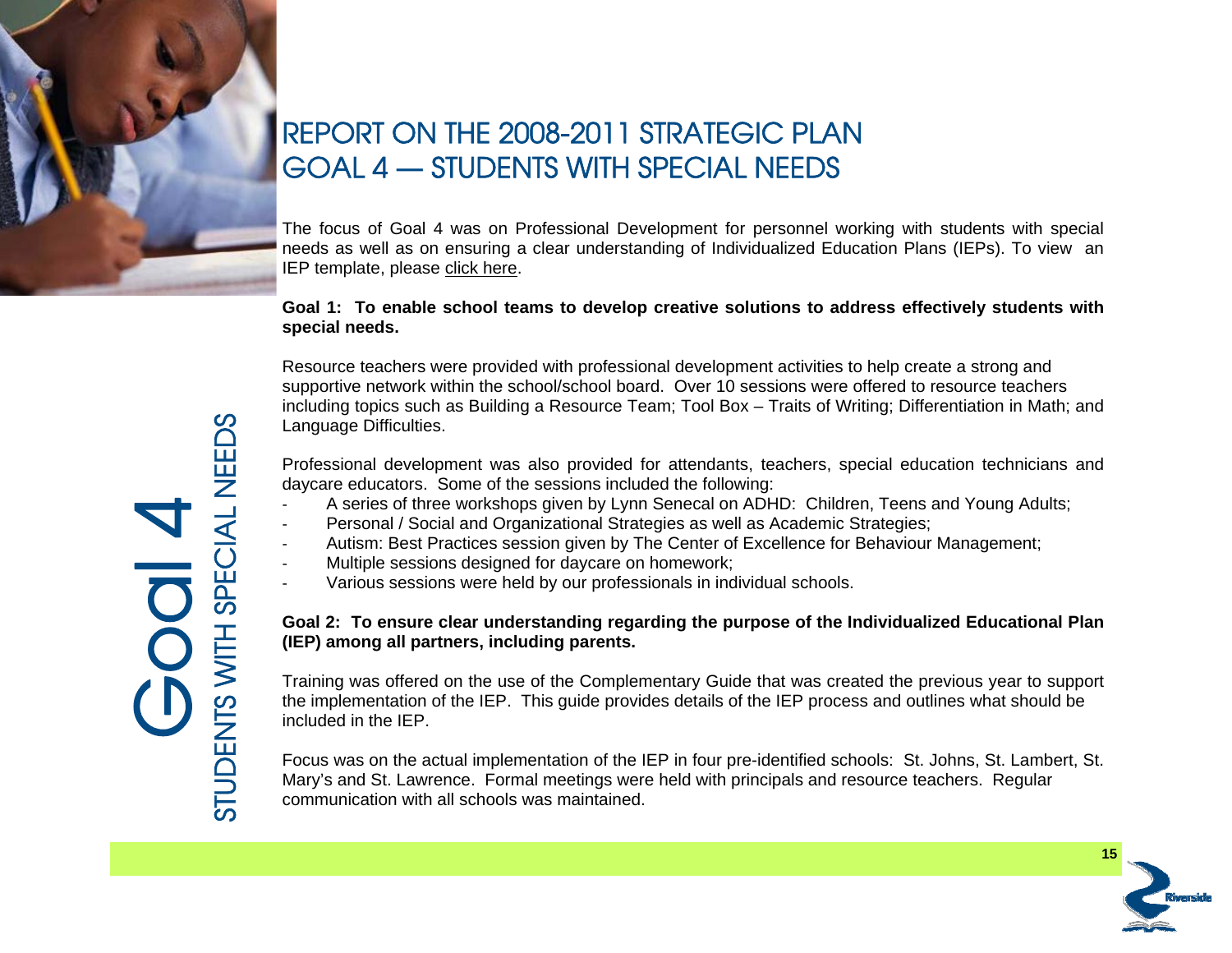

# REPORT ON THE 2008-2011 STRATEGIC PLAN GOAL 5 — VOCATIONAL EDUCATION (ACCESS)

As defined by Riverside School Board's Strategic Plan, the aim of the Vocational Education Strand is to continue to provide a greater number of educational opportunities to the Riverside community. During the course of the 2009-2010 academic year, ACCESS pursued three distinct but complementary objectives:

# **1. Communication**

 In order to better inform the Riverside Community of the services ACCESS offers in Continuing and Vocational education, two development agents were hired on a full-time basis. Together they ensured that information regarding the services offered at ACCESS was more readily available. Their efforts specifically targeted an increase in the number of students under the age of 20 and the development of services to industry. The agents worked on the development of promotional materials such as posters, flyers and newsletters. In addition, they regularly attended information sessions in our secondary schools as well as local career fairs, while developing close ties with various community and ministerial partners.

# **2. Offer of Service**

 During the 2009-2010 school year, the options of Pharmacy Technical Assistance and Home Care Assistance were implemented for the first time. Furthermore, ACCESS offered new popular education courses during the evening. The following classes were offered:

- Income Tax Return;
- Formatting Correspondence;
- Basic Care Procedures;
- First Aid;
- Everyday Domestic Activities.

# 3. **Accessibility**

Accessibility to ACCESS was increased with the launching of the Education Express, a shuttle bus linking the Châteauguay region to our area. This brought together Riverside School Board, New Frontiers School Board and Champlain College. The twice-daily shuttle bus service links the communities of Huntingdon, Ormstown, Châteauguay, Kahnawake, Delson, St-Lambert and Longueuil. This initiative sought to increase access to a variety of options for students across the Montérégie who wish to attend vocational or technical training programs.

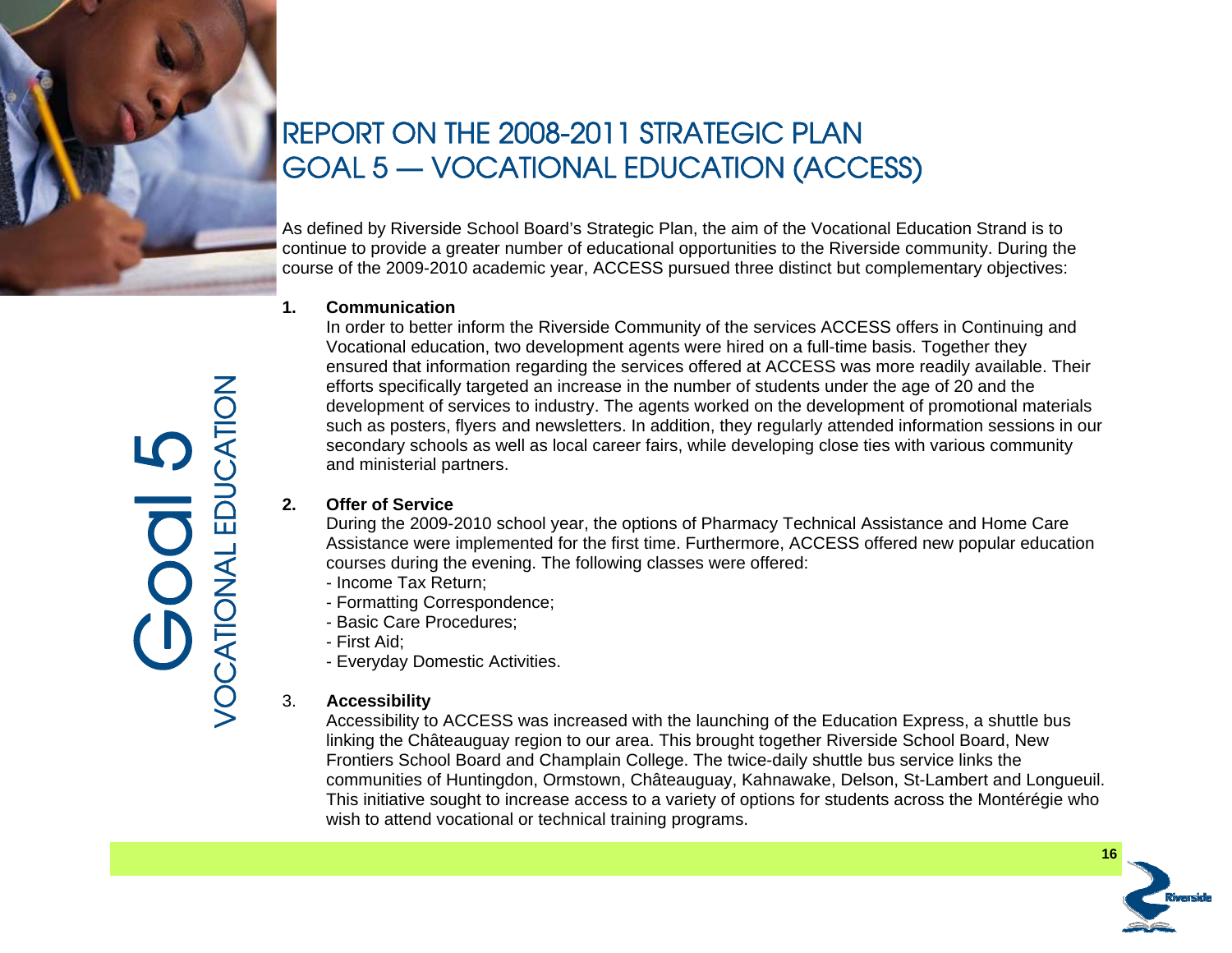

# STUDENT OMBUDSMAN'S ANNUAL REPORT

On May 12, 2010, I was hired to fill the newly mandated position of Student Ombudsman. The one file handled in the waning weeks of the academic year concerned a student who suffered personal injury and property damage during a mid-winter school-sponsored outing. The complainant claimed that school authorities had not followed through after the incident. In my Report to the Council of Commissioners, I recommended a review of standard operating procedures for such situations and partial compensation for the loss of property incurred by the student. The Council of Commissioners sanctioned these recommendations, stipulating that the complainant had to provide valid proof of purchase for the replacement. The complainant submitted a receipt to the Board in mid-September.

To view the complaint process, please [click](http://www.rsb.qc.ca/?0D47D670-E5E4-4DAD-8982-D26E4CAB97E4) [here.](http://www.rsb.qc.ca/?0D47D670-E5E4-4DAD-8982-D26E4CAB97E4)

Mr. Peter Woodruff Ombudsman, Riverside School Board c/o Riverside School Board 299 Sir-Wilfrid-Laurier Blvd St-Lambert, Qc J4R 2V7

Telephone: 450 672-1040 ext. 6500 Email: pwoodruff@rsb.qc.ca

# CODE OF ETHICS AND PROFESSIONAL CONDUCT FOR **COMMISSIONERS**

Three complaints were received in 2009-2010. Two were resolved before the end of the school year. In order to respect the right to privacy, additional information may not be revealed.

To view the code of Ethics and Professional Conduct for Commissioners, [click here](http://www.rsb.qc.ca/public/59e74f4a-c76f-4582-97d9-9136f5687bf1/gouvernance/by-laws/by-law_2_code_of_ethics_and_professional_conduct.pdf).



Strummer Laurier Blvd<br>
Strummer Laurier Blvd<br>
Telephone: 450 872-1040 ext. 6500<br>
Email: <u>pwoodruif@rsb.ec.ca</u><br>
CODE OF ETHICS AND PROFESSIONAL CONDUCT FOR<br>
COMMISSIONERS<br>
Three complaints were received in 2009-2010. Two we Code of Ethics and Professional Conduct for Commissioners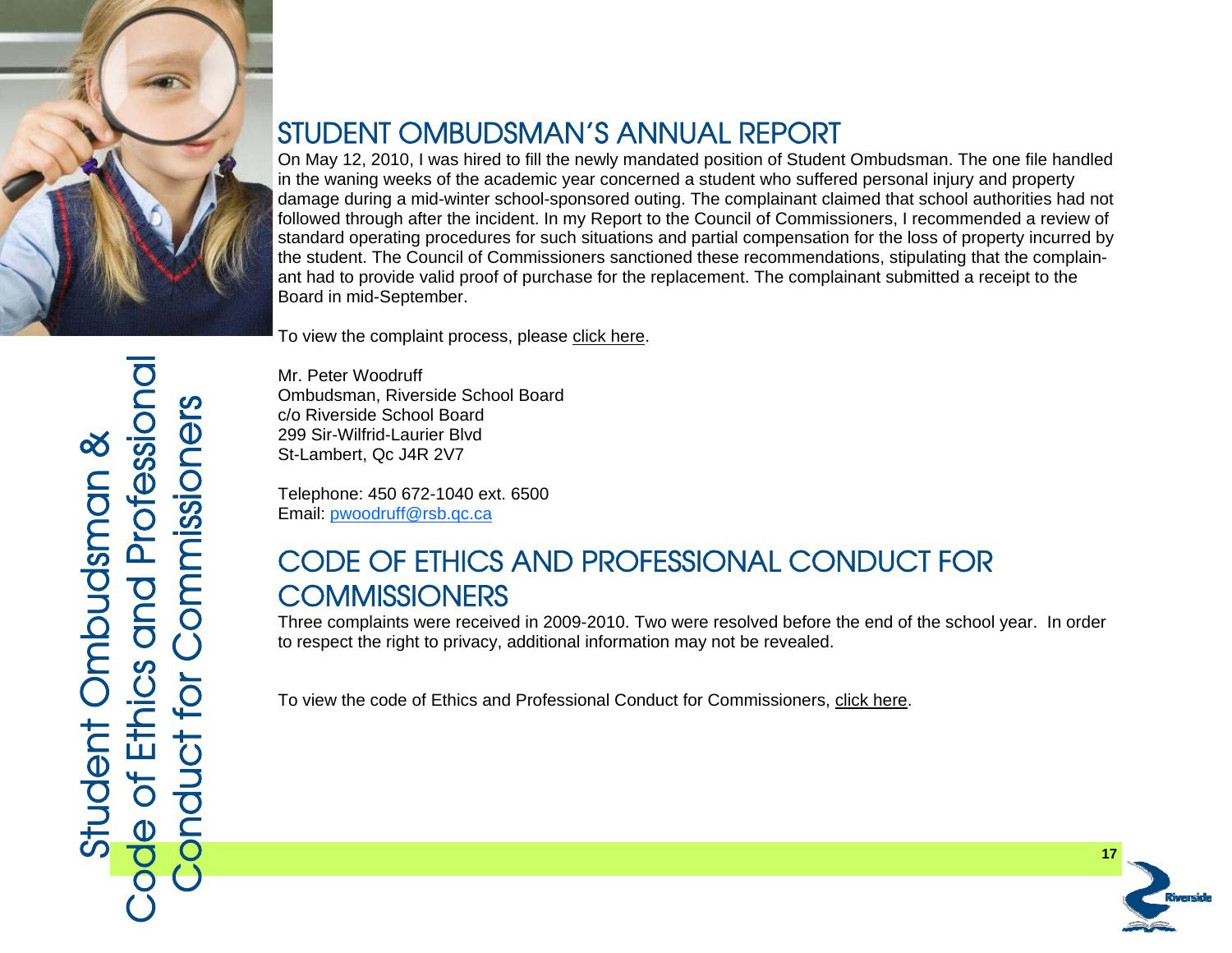

| <b>CURRENT ASSETS</b><br>as of June 30, 2010      | 2010              | 2009<br>adjusted |
|---------------------------------------------------|-------------------|------------------|
| Cash                                              | 2,162,036         | 1,377,193        |
| Government grants<br>receivable                   | 6,056,562         | 7,732,102        |
| Subsidies receivable -- financing                 | 14,690,656        | 13,204,549       |
| School taxes receivable                           | 1,323,707         | 1,402,797        |
| Accounts receivable                               | 1,928,941         | 4,966,316        |
| Other assets                                      | 45,965            | 64,287           |
| Deferred charges related to debt                  | 212,599           | 160,765          |
| <b>TOTAL FINANCIAL</b><br><b>ASSETS</b>           | 26,420,466        | 28,915,995       |
| <b>CURRENT LIABILITIES</b><br>as of June 30, 2010 | 2010              | 2009 adjusted    |
| Bank indebtedness                                 | 0.00              | 10,240,000       |
| Accounts payable and<br>accrued liabilities       | 11,266,972        | 11,037,706       |
| Deferred revenues                                 | 3,368,532         | 3,403,654        |
| Reserve for employee<br>future benefits           | 5,048,220         | 5,020,124        |
| Long term debt assumed by the school<br>board     | 2,332,969         | 2,865,354        |
| Long term debt subject to a grant                 | 54,957,000        | 45,363,000       |
| Other liabilities                                 | 403,432           | 310,971          |
| <b>TOTAL LIABILITIES</b>                          | <u>77,377,125</u> | 78,240,809       |
| <b>TOTAL NET FINANCIAL ASSETS</b><br>(net debt)   | -50,956,659       | -49,324,814      |

Riverside School Board integrated the accounting principles established by the Quebec Government in 2008-2009. This integration obliged the board to apply generally accepted accounting principles (GAAP). The accumulated surplus is in conformity with the directives issued by MELS. However, MELS limits the annual appropriation of the surplus to a maximum of 10% of the surplus available on June 30, 2008. This represents an amount of \$279, 603.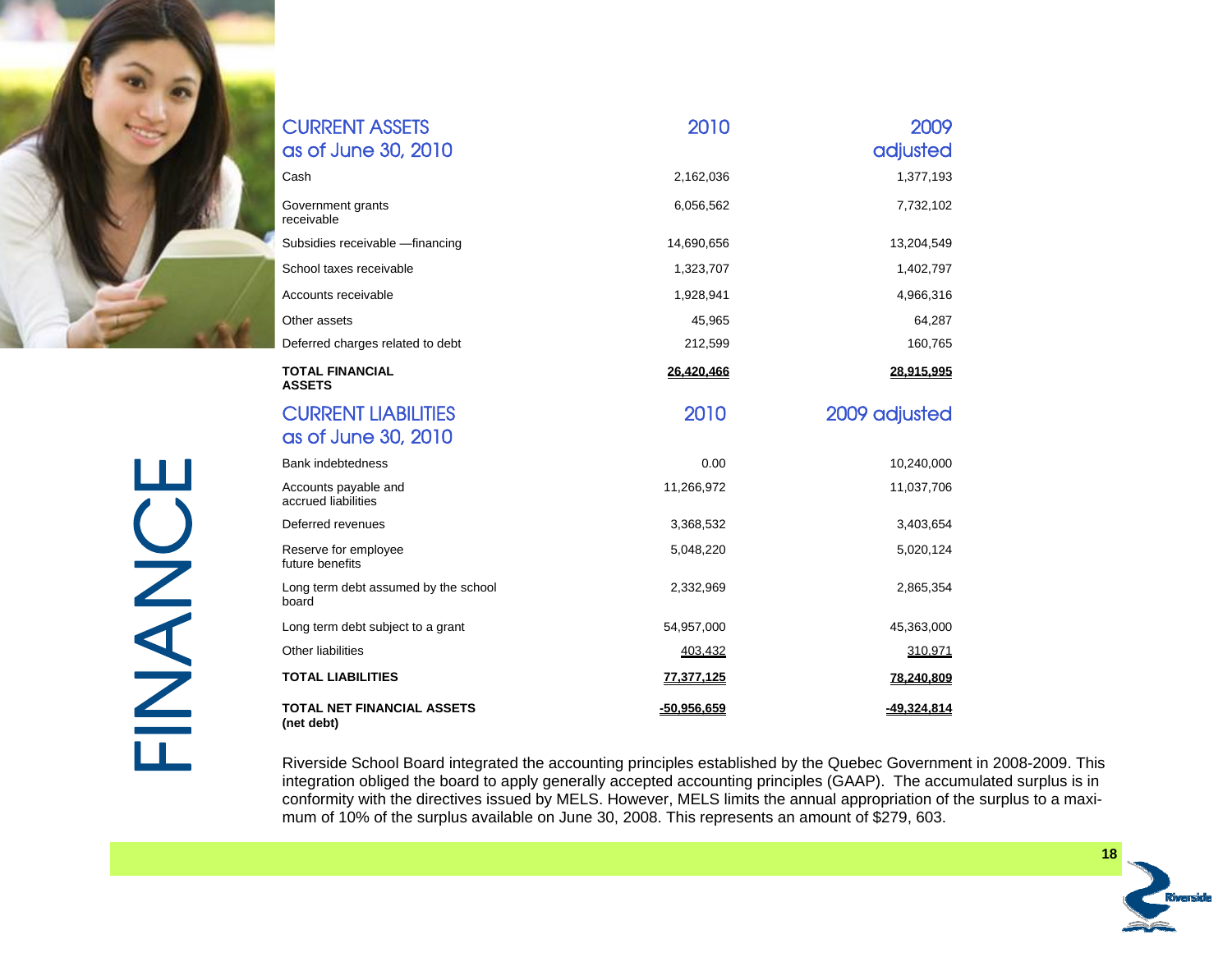

| <b>NON FINANCIAL ASSETS</b><br>as of June 30, 2010              | 2010       | 2009 adjusted |
|-----------------------------------------------------------------|------------|---------------|
| <b>Fixed assets</b>                                             | 65,168,989 | 62,263,529    |
| Prepaid expenses                                                | 1,257,626  | 1,334,053     |
| <b>TOTAL NON FINANCIAL ASSETS</b>                               | 66,426,615 | 63,597,582    |
| <b>CUMULATIVE SURPLUS</b>                                       | 15,469,956 | 14,272,767    |
| <b>REVENUES</b><br>as of June 30, 2010                          | 2010       | 2009 adjusted |
| Provincial government grants                                    | 75.059.199 | 74,454,613    |
| School taxes                                                    | 12,791,022 | 12,102,584    |
| School fees                                                     | 126,778    | 153,046       |
| Revenues from sale of goods and ser-<br>vices                   | 7,839,058  | 7,364,054     |
| Other revenues                                                  | 1,670,479  | 1,447,069     |
| Amortization of deferred revenue re-<br>lated to fixed<br>asset | 42,500     | 21,250        |
| <b>TOTAL REVENUES</b>                                           | 97,529,036 | 95,703,066    |

FINANCE FINANCE